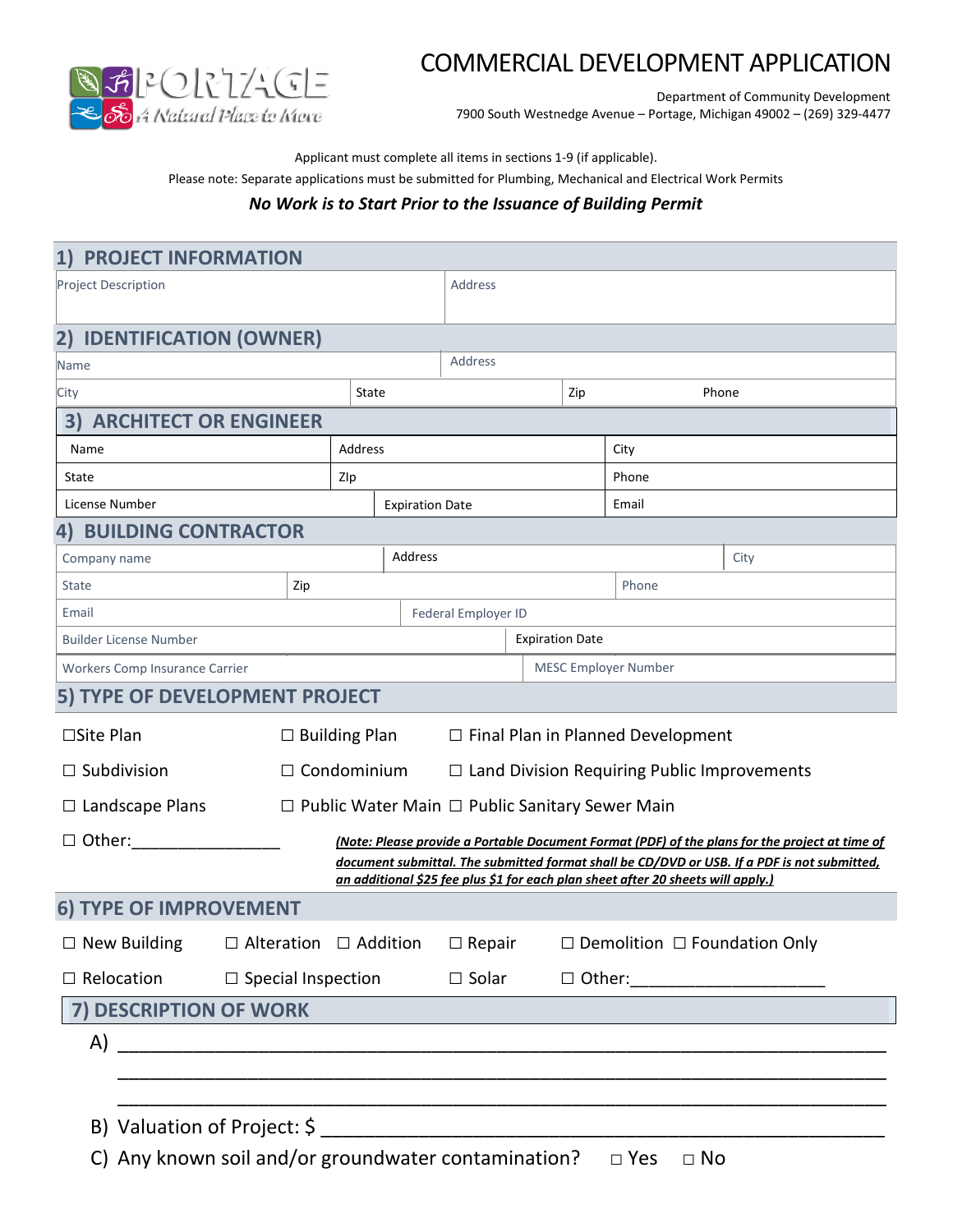| 8) CHARACTERISTICS OF THE BUILDING                                                                                                                                                                                                                                                                                                                                                                                                                                                                                                                                                                                                                        |                                             |  |  |  |  |  |
|-----------------------------------------------------------------------------------------------------------------------------------------------------------------------------------------------------------------------------------------------------------------------------------------------------------------------------------------------------------------------------------------------------------------------------------------------------------------------------------------------------------------------------------------------------------------------------------------------------------------------------------------------------------|---------------------------------------------|--|--|--|--|--|
| A) Water Meter Size                                                                                                                                                                                                                                                                                                                                                                                                                                                                                                                                                                                                                                       |                                             |  |  |  |  |  |
| $\Box$ 3/4"<br>$\square$ 5/8"<br>$\square$ 1"                                                                                                                                                                                                                                                                                                                                                                                                                                                                                                                                                                                                             | $\Box$ 1 1/2"                               |  |  |  |  |  |
| $\Box$ Other<br>$\Box$ Irrigation Size                                                                                                                                                                                                                                                                                                                                                                                                                                                                                                                                                                                                                    | $\Box$ Fire Sprinkler Size                  |  |  |  |  |  |
| B) Electric Service Size                                                                                                                                                                                                                                                                                                                                                                                                                                                                                                                                                                                                                                  |                                             |  |  |  |  |  |
| $\square$ 400 AMP<br>$\Box$ 600 AMP<br>$\Box$ 800 AMP<br>$\Box$ 200 AMP                                                                                                                                                                                                                                                                                                                                                                                                                                                                                                                                                                                   | $\Box$ 1000 AMP $\Box$ Other                |  |  |  |  |  |
| C) Type of Mechanical                                                                                                                                                                                                                                                                                                                                                                                                                                                                                                                                                                                                                                     |                                             |  |  |  |  |  |
| Air Conditioning? $\square$ Yes<br>$\Box$ No Fire Suppression? $\Box$ Yes                                                                                                                                                                                                                                                                                                                                                                                                                                                                                                                                                                                 | $\Box$ No Hood System? $\Box$ Yes $\Box$ No |  |  |  |  |  |
| <b>CONSTRUCTION PLANS SUBMITTED</b><br>9)                                                                                                                                                                                                                                                                                                                                                                                                                                                                                                                                                                                                                 |                                             |  |  |  |  |  |
| <b>Required submittals for plan review:</b>                                                                                                                                                                                                                                                                                                                                                                                                                                                                                                                                                                                                               |                                             |  |  |  |  |  |
| Plans shall be signed and sealed when required in accordance with State of Michigan Act No.299 of Public Acts of 1980.<br>All plans shall be drawn on uniform sheets no greater than 30"X42".<br>$\overline{\phantom{a}}$<br>All plans shall be drawn to an architectural scale.<br>$\overline{\phantom{a}}$<br>All plans shall be clear, legible and accurate.<br>Plans shall be stapled along the left margin.<br>$\overline{\phantom{0}}$                                                                                                                                                                                                              |                                             |  |  |  |  |  |
| <b>Type of Plan Submitted:</b>                                                                                                                                                                                                                                                                                                                                                                                                                                                                                                                                                                                                                            |                                             |  |  |  |  |  |
| $\Box$ Building<br>$\Box$ Electrical<br>$\Box$ Plumbing                                                                                                                                                                                                                                                                                                                                                                                                                                                                                                                                                                                                   | $\Box$ Mechanical<br>$\Box$ Energy          |  |  |  |  |  |
| Building Code: Site plan, foundation plan, soil bearing capacity, floor plans, building elevations, building sections, framing plan,<br>details, roof plan, roof finish schedule, roof live and dead loads.                                                                                                                                                                                                                                                                                                                                                                                                                                               |                                             |  |  |  |  |  |
| Electric Code: Lighting layout, circuiting, switching, conductor and raceway sizes, wattage schedule, service location and riser<br>diagram, load calculations, and appropriate plans showing standard symbols of all electrical equipment.<br>Plumbing Code: Site plan, floor plans, DWV riser diagrams and water distribution system and roof plan, Show direction of flow,<br>pipe sizes, grade of horizontal piping, elevations, drainage fixture unit loading of both stacks and drains in the DWV system, supply<br>fixture unit load for the water system, branch supplies serving more than one plumbing fixture, appliance or hose outlet, meter |                                             |  |  |  |  |  |
| locations.<br>Mechanical Code: Plans indicating heating equipment, air conditioning equipment, ductwork material and layout, fire dampers,<br>ventilation of rooms and areas, location of chimneys and vents, piping layouts, kitchen equipment layout, and combustion air.<br>(Plans for fire suppression systems may be submitted after permit issuance, but are required prior to installation.)                                                                                                                                                                                                                                                       |                                             |  |  |  |  |  |
| Energy Code: Floor plans, building sections, details, average annual degree days, exterior envelope components materials, "U"<br>values of elements, "R" values of insulating materials, size and type of apparatus and equipment, energy calculations.                                                                                                                                                                                                                                                                                                                                                                                                   |                                             |  |  |  |  |  |
| Note: Additional plan review fee(s) required of all non-concurrent plan submittals                                                                                                                                                                                                                                                                                                                                                                                                                                                                                                                                                                        |                                             |  |  |  |  |  |
| <b>APPLICANT INFORMATION</b>                                                                                                                                                                                                                                                                                                                                                                                                                                                                                                                                                                                                                              |                                             |  |  |  |  |  |
| Applicant is responsible for the payment of all fees and charges applicable to this application and must provide the following information:                                                                                                                                                                                                                                                                                                                                                                                                                                                                                                               |                                             |  |  |  |  |  |
| Name                                                                                                                                                                                                                                                                                                                                                                                                                                                                                                                                                                                                                                                      | Phone                                       |  |  |  |  |  |
| Address                                                                                                                                                                                                                                                                                                                                                                                                                                                                                                                                                                                                                                                   | City                                        |  |  |  |  |  |
| State<br>Zip                                                                                                                                                                                                                                                                                                                                                                                                                                                                                                                                                                                                                                              |                                             |  |  |  |  |  |

I hereby certify that the proposed work is authorized by the owner of record and that I have been authorized by the owner to make this application as his/her authorized agent, and I agree to conform to all applicable laws of the State of Michigan and ordinances of the City of Portage. All information submitted on the application is accurate to the best of my knowledge.